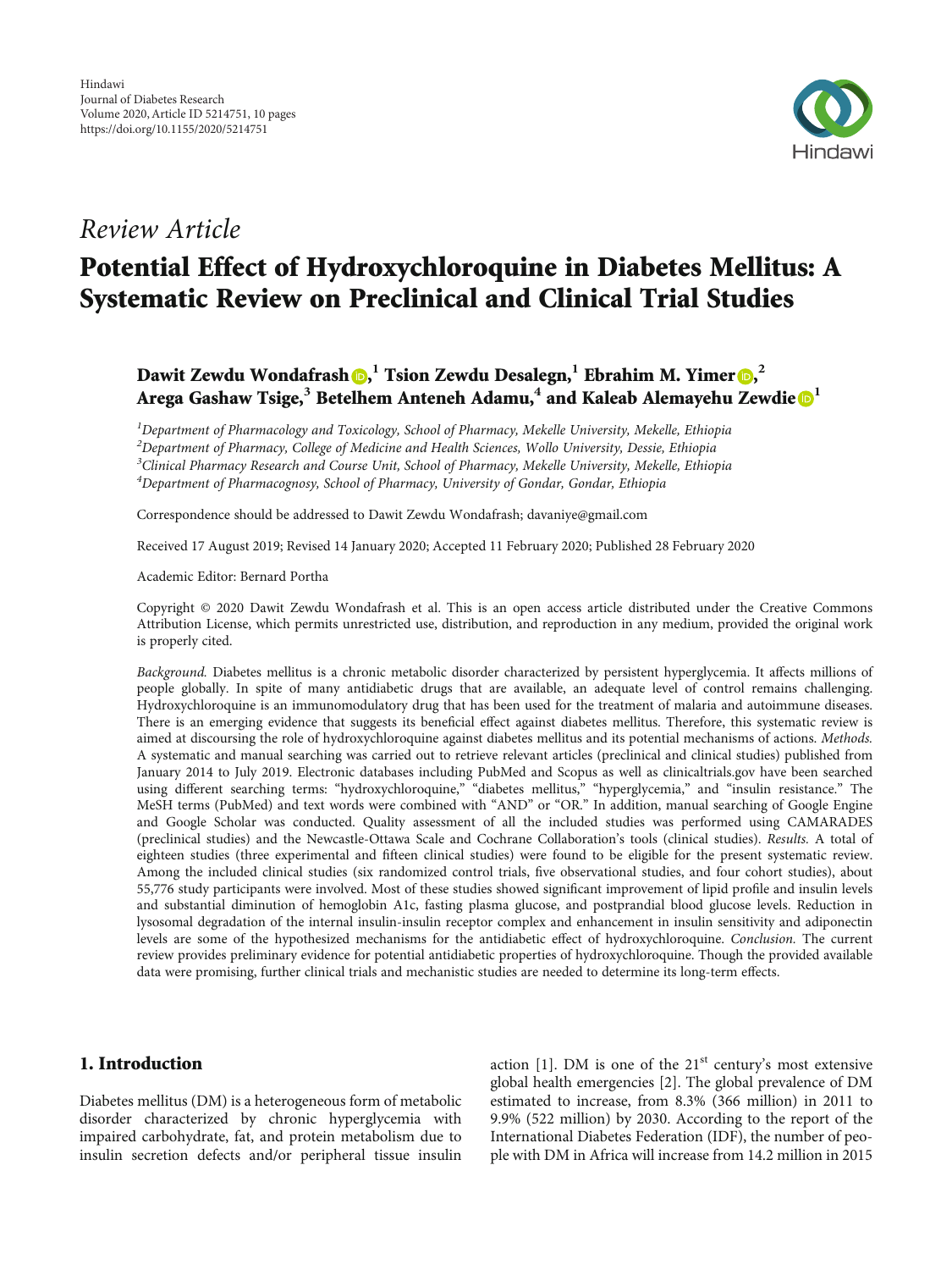to 34.2 million in 2040 [\[3\]](#page-7-0). About half of African adults with DM live in the most populous countries: South Africa, the Democratic Republic of Congo, Nigeria, and Ethiopia [\[4\]](#page-7-0).

The risk of diabetes-associated morbidity and mortality has been increasing unless it is treated timely [[5](#page-7-0)]. Despite plenty of antidiabetic drugs in the market, adequate control of hyperglycemia remains challenging [[6](#page-7-0)]. Type II diabetic patients might require insulin in addition to oral hypoglycemic agents, which is consistently augmented the side effects [\[7](#page-7-0)]. In addition, population-wide lifestyle modification, along with early diagnosis and cost-effective treatment of DM, is required to save lives and/or prevent devastating diabetesrelated complications [[2, 8](#page-7-0)].

After quinacrine was introduced as an antimalarial agent in World War II, it has associated with yellowish discoloration of the skin and other side effects. As a result of quinacrine-associated adverse effects, other antimalarial agents including chloroquine and hydroxychloroquine (HCQ) were derived with extensive chemical modification [\[9](#page-8-0)]. HCQ is an older drug and still used in clinical practice. It is relatively inexpensive, well-tolerated side effects, and has been used as an effective agent for management of different autoimmune disorders such as systemic lupus erythematosus (SLE), rheumatoid arthritis (RA), cancer, and various skin diseases [\[10](#page-8-0)–[13\]](#page-8-0).

Recently, there is a growing evidence that supports the beneficial effects of HCQ in DM. However, the mechanism of actions responsible for these effects still not well elucidated and may include alterations in insulin metabolism and signaling through cellular receptors [\[14](#page-8-0)–[16\]](#page-8-0). HCQ can also minimize insulin postreceptor clearance and facilitate glucose transfer by insulin. Besides, this drug can suppress inflammatory biomarkers and control the lipid profile levels, resulting in a reduced risk of DM [\[17, 18](#page-8-0)]. Furthermore, reduction in hemoglobin A1c (HbA1c) fasting plasma glucose (FPG) and postprandial blood glucose (PPBG) levels are established in various studies [[17](#page-8-0), [19](#page-8-0)– [22\]](#page-8-0). Therefore, this review is aimed at assessing the efficacy of HCQ therapy in experimental models of DM and diabetic patients.

## 2. Methodology

2.1. Data Sources and Searching Strategy. A web-based systematic search strategy for literature was employed through various electronic databases including PubMed, Scopus, and clinicaltrials.gov. The search was limited to original studies conducted on both human and animal subjects, reported in English language and published in peer-reviewed journals from 2014 to 2019. The search was conducted using MeSH terms (PubMed) and text words for each domain (diabetes mellitus and hydroxychloroquine). The search terms used were "diabetes mellitus," "hyperglycemia," "insulin resistance," and "hydroxychloroquine." The MeSH terms and/or text words were combined by "AND" or "OR" in each domain. Manual searching using Google Engine and Google Scholar was also conducted to identify other relevant studies using "hydroxychloroquine and therapeutic role in diabetes mellitus" OR "hydroxychloroquine AND diabetes mellitus"

OR "hydroxychloroquine AND hyperglycemia" (Table [1](#page-2-0)). Clinicaltrials.gov was also used to check the online status of clinical studies.

2.2. Criteria for Selection of Studies. Preclinical and clinical studies intended to assess the possible antihyperglycemic effects of HCQ in experimentally induced DM models and human trials were included. Original articles published from January 2014 to July 2019 were included in the present review. Original articles including randomized controlled trials (RCTs) and observational and cohort studies aimed at evaluating the therapeutic role of HCQ in diabetic individuals as well as experimental models of diabetes correlated to the intervention of HCQ attempt to control chemicalinduced hyperglycemia in animal diabetic models were included. In addition, the searches were restricted to articles published in English language only regardless of the sample size used and/or duration of follow-up. However, crosssectional studies and case reports and/or partially accessed (abstract only) articles (both animal diabetic model and clinical studies) were excluded.

2.3. Screening and Eligibility of Studies. The studies identified from various electronic database sources were imported to Endnote software in order to sort out duplicated articles. Each of the articles retrieved was assessed by two authors (DZW and TZD) independently for eligibility of the studies by reading the title and abstract using the developed exclusion and inclusion criteria. This process was followed by the assessment and retrieval of the full texts of the relevant citations. The other authors (KAZ and EMY) were involved in resolving the disagreement between the two authors who assessed the eligibility of the articles.

2.4. Data Extraction Process. The extraction of data from each study was carried out using a predefined form. The two authors (DZW and TZD) independently extracted the data related to study characteristics: year of publication, study design (RCTs, cohort and observational studies), study population, sample size, follow-up duration, drug type, and outcomes of treatment documented during the follow-up period.

2.5. Quality Assessment of the Studies. The preclinical studies were assessed independently by the two authors (DZW and TZD) for methodological quality of the included articles in the review using the Collaborative Approach to Meta-Analysis and Review of Animal Data from Experimental Studies (CAMARADES) with slight modification of the ten-item quality assessment checklists [[23, 24\]](#page-8-0). Each item was given either one point if it satisfied the criteria or zero if insufficiently described or not explained at all. In order to better understand the risk of bias among included clinical studies, the Newcastle-Ottawa Scale (NOS) was applied for quality assessment in observational and cohort studies [[25](#page-8-0)]. The Cochrane Collaboration's tool was also used to assess the risk of bias in RCTs [[26](#page-8-0)]. Each study was assessed for risk of bias in selection, comparability of study groups, and ascertainment of the outcome of interest.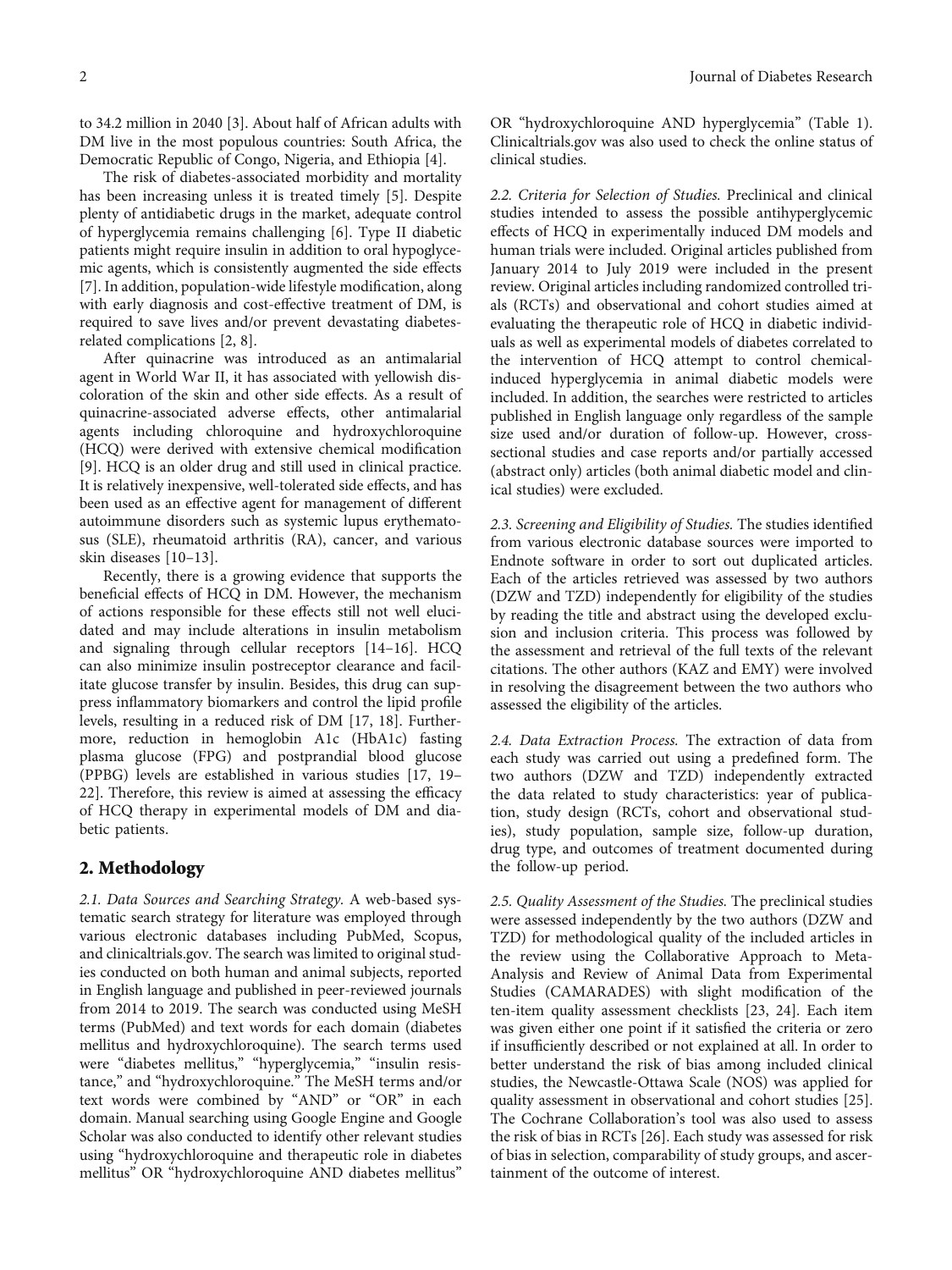<span id="page-2-0"></span>

| Databases and search terms used to extract all available and relevant articles                                                                                                                                                                                             | Number of articles retrieved $(n)$ |
|----------------------------------------------------------------------------------------------------------------------------------------------------------------------------------------------------------------------------------------------------------------------------|------------------------------------|
| PubMed                                                                                                                                                                                                                                                                     |                                    |
| (1) "Diabetes mellitus [Mesh] OR diabetes mellitus" [Tw]"                                                                                                                                                                                                                  |                                    |
| (2) "Hyperglycemia [Mesh] OR hyperglycemia" [Tw]"                                                                                                                                                                                                                          |                                    |
| (3) "Insulin resistance [Mesh] OR insulin resistance" [Tw]"                                                                                                                                                                                                                |                                    |
| (4) "Hydroxychloroquine [Mesh] OR hydroxychloroquine*[Tw]"                                                                                                                                                                                                                 |                                    |
| Then, search for $(\#1 \text{ OR } \#2 \text{ OR } \#3 \text{ AND } \#4)$                                                                                                                                                                                                  | $n = 98$                           |
| Scopus                                                                                                                                                                                                                                                                     |                                    |
| "Diabetes mellitus" OR "hyperglycemia" AND "hydroxychloroquine"                                                                                                                                                                                                            | $n = 159$                          |
| Clinicaltrials.gov: condition "diabetes mellitus," other terms "hydroxychloroquine"                                                                                                                                                                                        | $n = 6$                            |
| Gray kinds of literature searching (Google Scholar and regular Google Engine)<br>(1) Antidiabetic activity of hydroxychloroquine OR diabetes mellitus and hydroxychloroquine<br>(2) Antihyperglycemic effect of hydroxychloroquine OR hyperglycemia and hydroxychloroquine | 239                                |

Table 1: Techniques of extraction and key terms used during data extraction of articles.

### 3. Results

There were 502 potentially eligible articles that were identified by systematic and manual searching strategy, of which, 89 were excluded due to duplication. After a screening of the articles by title and abstract, another 413 articles were excluded. Finally, a total of eighteen original articles were included for qualitative analysis (Figure [1](#page-3-0)). Among the included studies, three were animal studies while the rest were human trials that involved a total of 55,776 participants.

The quality assessment of each experimental study was performed according to CAMARADES, and the average quality scores for all the included articles were greater than or equal to five (Table [S1](#page-7-0)). All the included cohort and observational studies scored greater than or equal to five based on the NOS score (Table [S2\)](#page-7-0). Besides, the assessment of the risk of bias of the RCT studies was performed using the Cochrane Collaboration's tools (Table [S3](#page-7-0)). From the fifteen clinical studies, six were RCTs, five were observational studies, and the rest four articles were retrospective cohort studies. About eleven studies are aimed at evaluating the role of HCQ in type II DM patients while a single study was conducted on newly diagnosed SLE patients to assess the effect of HCQ in preventing the development of DM, and another study was carried out on a prediabetic condition.

## 4. Therapeutic Role of Hydroxychloroquine in Diabetes Mellitus

4.1. The Effects of Hydroxychloroquine in Experimental Diabetes Mellitus. Several experimental studies have been conducted regarding the efficacy and safety profile of HCQ in different animal models. However, only three original articles conducted in experimentally induced diabetic models that fulfill the selection criteria were selected. Accordingly, the potential effect of HCQ in glycemic control has been presented in Table [2.](#page-4-0)

4.2. The Effects of Hydroxychloroquine on Patients with Diabetes Mellitus. HCQ therapy showed an improvement of glycemic level in diabetic patients that could be a new therapeutic approach for the treatment of DM. According to a study done by [\[30\]](#page-8-0), a combination of HCQ and insulin decreased the HbA1c level in patients with type II DM as compared to insulin therapy with other oral hypoglycemic agents. In addition, HCQ to insulin therapy is also associated with a reduced incidence of hypoglycemia. A number of clinical studies demonstrated the safety and efficacy of HCQ and were presented in Table [3](#page-5-0).

#### 5. Discussion

In alloxan-induced diabetic rats, an experimental study was done to investigate the antihyperglycemic effect of HCQ and atorvastatin. The study reported that a high dose combination of HCQ (10 mg/kg) and atorvastatin (200 mg/kg) exhibited the highest reduction (21%) in blood glucose levels than low dose combinations and individual treatments [[39](#page-9-0)]. Another experimental study suggested that compared to monotherapy, a combination of HCQ with oral antihyperglycemic drugs (metformin and glibenclamide) significantly decreased blood glucose level and improved lipid profiles [\[27\]](#page-8-0). Improved insulin sensitivity and insulin response were observed 30 min after insulin injection combining TAD with HCQ [[29](#page-8-0)]. According to a study done by [[28\]](#page-8-0), HCQ inhibits inflammatory cytokines and protects against *β* cell loss.

Hyperglycemia, which was uncontrolled with a combination of the optimum dose of metformin and glimepiride, experienced better glycemic benefit treated with 400 mg of HCQ for 24 weeks [\[20\]](#page-8-0). According to Baidya et al., HCQtreated group showed a significant reduction of HbA1c level and insulin requirement in a dose-dependent manner [[36](#page-9-0)]. In another study, the coadministration of HCQ 400 mg with insulin results in a sustained improvement in glycemic control when administered to patients with type II DM who were poorly controlled on insulin therapy along with other oral antidiabetic agents. Furthermore, these findings are similar to the results of other studies suggesting that HCQ improves glycemic control by increasing insulin sensitivity in patients with type II DM [[20](#page-8-0), [22, 29](#page-8-0), [30,](#page-8-0) [36](#page-9-0)].

Two studies have compared the safety and efficacy of teneligliptin with HCQ. According to Singh et al. [[22](#page-8-0)],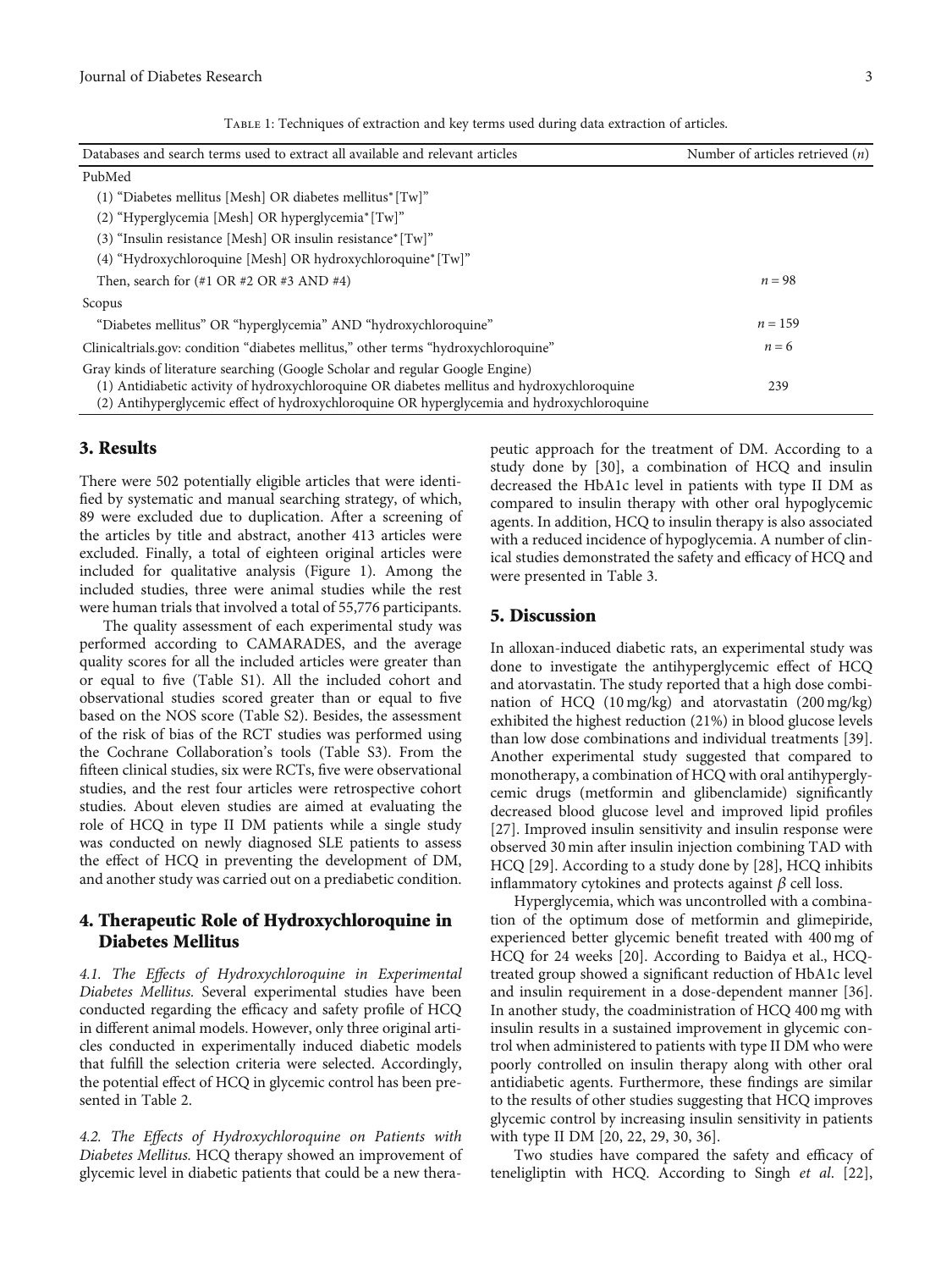<span id="page-3-0"></span>

FIGURE 1: Flow diagram of the article screening process for qualitative analysis.

substituting teneligliptin with HCQ reduced HbA1c level by (-1.1%) from the baseline and total cholesterol and LDL level was decreased while significantly increased the level of HDL. Besides, good cholesterol and glycemic control were noticed in prolonged use of HCQ and showed kidney protecting effect.

Prediabetes is considered as an intermediate clinical condition without complete definitive criteria of diabetes, but with blood glucose higher than the normal range. Patients with a prediabetes state are at increased risk for clinical DM and are also predisposed to various complications including cardiovascular disorders. Treatment with HCQ can be employed as a therapeutic option in patients with prediabetic states who are risky of developing DM [\[18\]](#page-8-0).

In an RCT-based study, 39 prediabetic patients who received 6.5 mg/kg/day HCQ for 12 weeks showed a significant increment of insulin level and reduction of blood glucose level, and the hypoglycemic effect of HCQ also did not affect body organs and metabolic components [[18](#page-8-0)]. A cohort study conducted by Chen et al. [\[33\]](#page-8-0) found that the risk of DM was low for RA or PS/PSA patients initiated with an anti-TNF agent and concomitant HCQ therapy followed by those who used HCQ without an anti-TNF agent. Another cohort study also reported that type II DM patients with SLE showed a significantly lower probability of developing overt DM at a cumulative dose of ≥129 g HCQ use [[31](#page-8-0)].

A total of 6 articles were identified through on the clinicaltrials.gov, and only three of them were found to be duplicated, and the result of two studies has been clearly described in Table [3.](#page-5-0) Whereas, for the rest of the studies, the outcomes of their trials have not posted yet.

In one study, type I DM patients undergoing total pancreatectomy and autologous islet transplantation (TPAIT) for chronic pancreatitis consist of 5 patients treated with HCQ (200 mg/day) 30 days prior and 3-month postsurgery and 5 placebo-treated patients following the same schedule as HCQ taking group is still under investigation (phase II trial) to investigate the islet cell function and metabolic performance of the HCQ Vs placebo-treated groups [\(https://](https://clinicaltrials.gov/ct2/show/NCT03283566) [clinicaltrials.gov/ct2/show/NCT03283566](https://clinicaltrials.gov/ct2/show/NCT03283566)).

In the other study, 201 type I DM patients were randomly allocated into HCQ and placebo groups  $(2:1)$  to study if HCQ can help prevent or delay the progression from normal glucose tolerance (stage 1) to abnormal glucose tolerance (stage 2) or type I diabetes (stage 3), this is also on phase II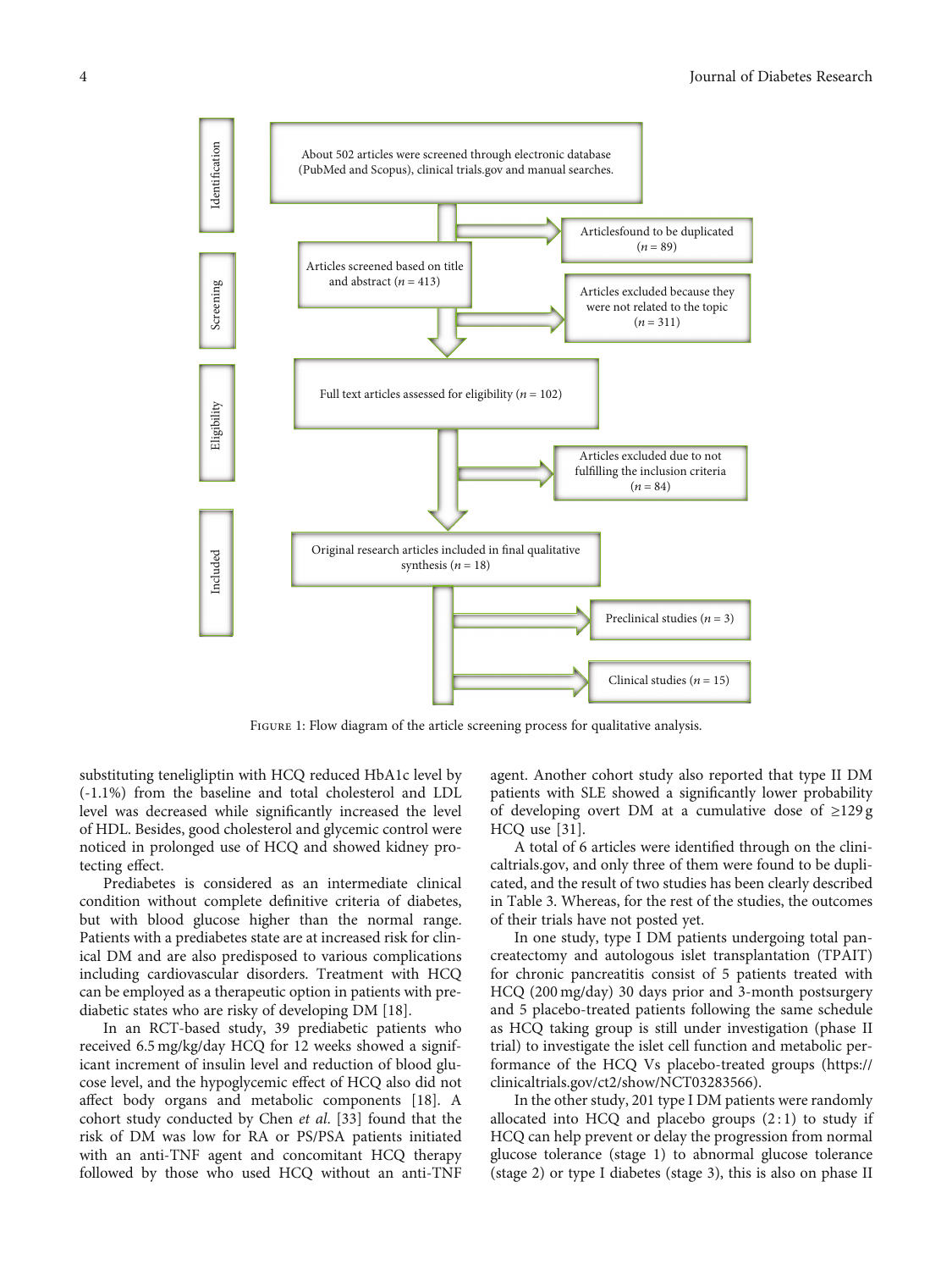<span id="page-4-0"></span>

| Experimental<br>model                            | Method and intervention                                                                                                                                                                                                                                                                                                                                                                                                                                                                                                              | Treatment outcome                                                                                                                                                                                                                                                                                                                                                                                                                                                                                      | References        |
|--------------------------------------------------|--------------------------------------------------------------------------------------------------------------------------------------------------------------------------------------------------------------------------------------------------------------------------------------------------------------------------------------------------------------------------------------------------------------------------------------------------------------------------------------------------------------------------------------|--------------------------------------------------------------------------------------------------------------------------------------------------------------------------------------------------------------------------------------------------------------------------------------------------------------------------------------------------------------------------------------------------------------------------------------------------------------------------------------------------------|-------------------|
| Alloxan-induced<br>diabetic rats                 | Alloxan- (120 mg/kg) induced 42 diabetic rats were<br>randomly allocated to seven groups taking<br>metformin 850 mg/70 kg body weight (BW)/day,<br>glibenclamide at 10 mg/70 kg BW/day, HCQ<br>300 mg/70 kg BW/day, individually for 2 weeks and<br>metformin 850 mg/70 kg BW/day, glibenclamide<br>10 mg/70 kg BW/day, HCQ 300 mg/70 kg BW/day,<br>combination therapy, metformin with HCQ<br>(425 mg/70 kg BW + 150 mg/70 kg BW) and<br>glibenclamide with HCQ<br>(5 mg/70 kg BW + 150 mg/70 kg BW),<br>respectively, for 4 weeks. | Combination of HCQ with metformin and<br>glibenclamide significantly reduced blood glucose<br>level than individual therapy. In addition, increment<br>in liver glycogen levels was observed. Further<br>improvement in the lipid profile was observed in<br>combination therapy.                                                                                                                                                                                                                      | $[27]$            |
| Chow and HFD-<br>received Sprague<br>Dawley rats | 54 rats were randomly divided into three groups<br>$(n = 18)$ : group I: control group; group II: high-fat<br>diet (HFD) group; and group III: HCQ+HFD group.<br>Taking 6.5 mg/kg/d orally of HCQ 200 mg tablet for<br>12 weeks.                                                                                                                                                                                                                                                                                                     | Mild degenerative change in the islet of Langerhans<br>(IOL) was seen in the HFD group, and it was<br>preserved in the HCQ taking group. Serum levels of<br>FBG, insulin, AUC, HOMA-IR significantly<br>decreased in the HFD+HCQ group compared with<br>those of the HFD group. Adipokines were<br>significantly elevated in the HFD groups.                                                                                                                                                           | $\left[28\right]$ |
| Adult male mice                                  | 76 mice were randomly assigned into four groups<br>$(n = 19$ /group): group I, control vehicle (0.5%<br>hydroxypropyl methylcellulose and 1% Tween 80 in<br>sterile water); group II, TAD, 6 mg/kg daily mixed in-<br>vehicle solvent; group III, HCQ 50 mg/kg daily mixed<br>in-vehicle solvent; and group IV, Tadalafil (TAD)<br>(6 mg/kg daily) 1 HCQ (50 mg/kg daily) mixed in-<br>vehicle solvent.                                                                                                                              | The plasma level of insulin was increased, and the<br>plasma level of glucose was decreased in the HCQ<br>and TAD±HCQ groups. Plasma levels of free fatty<br>acids and triglycerides were significantly decreased in<br>the TAD±HCQ group. TAD±HCQ improved insulin<br>TAD, HCQ, and TAD±HCQ treated animals had a<br>clear trend toward increased pancreas mass/body<br>weight. The mammalian target of rapamycin<br>complex 2 was dramatically increased in the HCQ<br>and TAD±HCQ treatment groups. | $[29]$            |

Table 2: Effect of hydroxychloroquine against diabetes mellitus on different animal models.

AUC: area under the curve; BW: body weight; HCQ: hydroxychloroquine; HFD: high-fat diet; HOMA-IR: homeostatic model assessment-insulin resistance; IOL: the islet of Langerhans; TAD: Tadalafil.

trial estimated to be completed in August 2024 [\(https://](https://clinicaltrials.gov/ct2/show/NCT03428945) [clinicaltrials.gov/ct2/show/NCT03428945](https://clinicaltrials.gov/ct2/show/NCT03428945)).

In addition, type II DM involving 30 participants who were on a maximum dose of metformin was randomly allocated to HCQ (200 mg/day) and placebo taking groups in order to investigate the metabolic effect of HCQ. The estimated primary completion date of this study is in December 2020 [\(https://clinicaltrials.gov/ct2/show/NCT02026232\)](https://clinicaltrials.gov/ct2/show/NCT02026232).

Daily dose > 400 mg/day, or >6.5 mg/kg ideal/lean body weight for short individuals; cumulative dose  $> 1,000$  g; duration of use > 5 years; renal or hepatic dysfunction; obesity; age > 60 years; and preexisting retinal disease or maculopathy are risk factors for toxicity of HCQ [[40, 41](#page-9-0)]. HCQ is the safest DMARD, but gastrointestinal discomfort and pruritus have been among the commonly reported side effects [[42](#page-9-0)]. Because of the promising antidiabetic efficacy, relative safety, and low cost of HCQ, it can emerge as a valuable therapeutic option in the management of type II DM patients uncontrolled by conventional oral therapies [\[21\]](#page-8-0).

## 6. Possible Molecular Mechanisms of Hydroxychloroquine in Diabetes Mellitus

HCQ has multiple therapeutic properties, many of them not being fully understood at a molecular level. But its therapeu-

tic effect has been found to possess anti-inflammatory, immunomodulating, anti-infective, and antithrombotic actions [\[43\]](#page-9-0).

HCQ inhibits the degradation of insulin enhancing the metabolic effects of the hormone to improve insulin sensitivity [[44](#page-9-0)]. The metabolic effect of HCQ is reducing dissociation of insulin from its receptor (tyrosine kinase) and increase the biologic half-life of insulin receptor complex which prolongs the action of insulin [[16](#page-8-0)].

The possible explanation for the glucose-lowering effect of HCQ maybe that HCQ stabilizes intracellular lysosomes and slows the breakdown of the internalized insulin receptor complex [[21](#page-8-0)] HCQ is an acidotrophic agent when intracellular concentration of HCQ reaches high, intracellular pH is raised causing inactivation of proteolytic enzyme (insulinase) that is responsible for degradation of insulin-resulting recirculation of substantial proportion of insulin in the active form [[14](#page-8-0)].

It has been shown that during inflammation, cytokines such as tumor necrosis factor *α* (TNF*α*) and interleukin-6 (IL-6) increased adiposity and insulin resistance by triggering key steps in the insulin signaling, hence influencing insulin and glucose metabolism [[45](#page-9-0)]. TNF*α* decreases tyrosine phosphorylation of the insulin receptor and insulin receptor substrate-1 (IRS-1) kinase and induces serine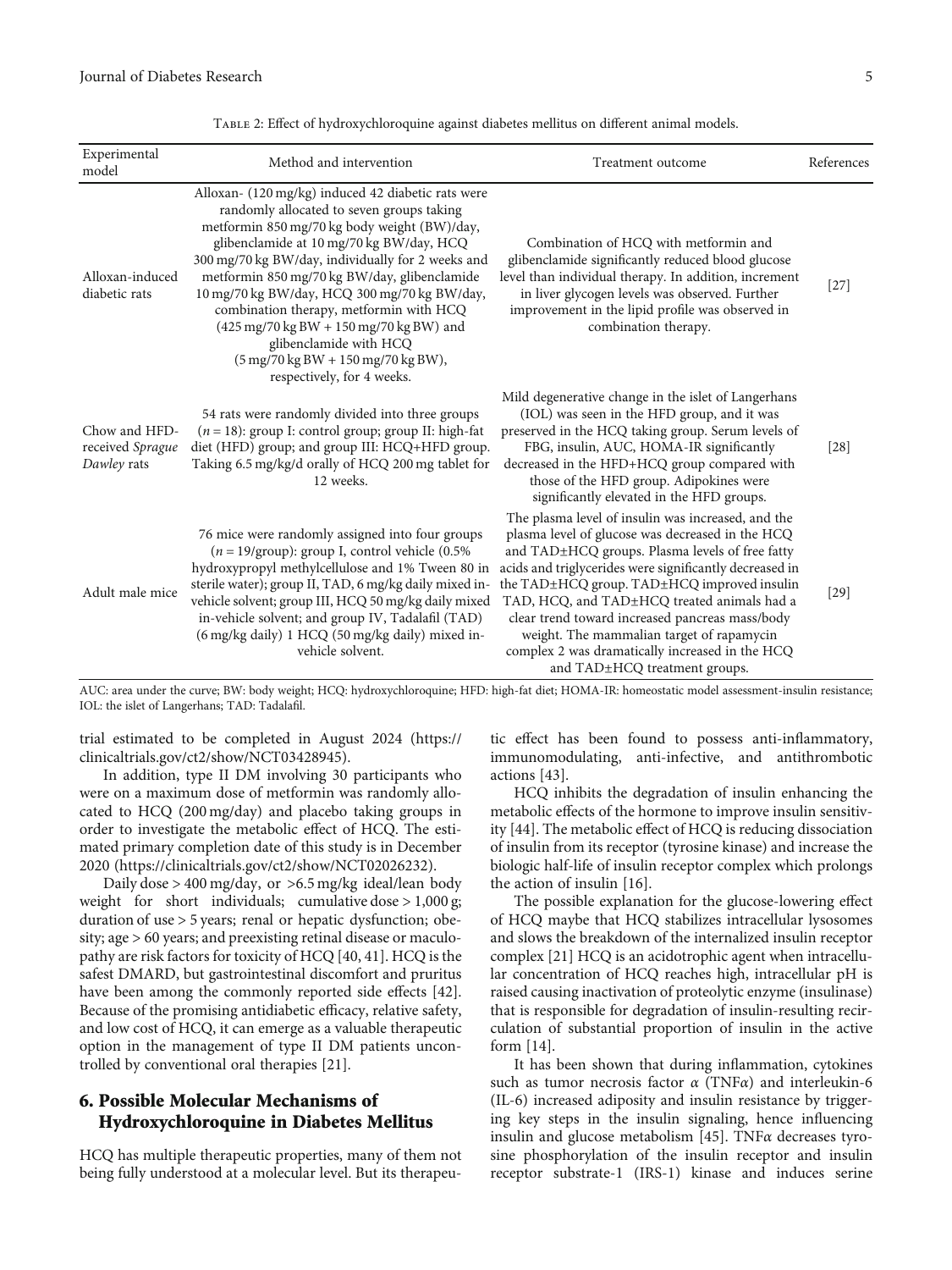[[31](#page-8-0)]

[[32](#page-8-0)]

[[18](#page-8-0)]

[[20](#page-8-0)]

[[33](#page-8-0)]

[[17](#page-8-0)]

[[19](#page-8-0)]

HCQ reduces the risk of DM in a dose-dependent

| Population-based<br>cohort study                         | Excluding patients with prior history of RA, DM,<br>and PSA, 8628 newly identified SLE patients who<br>are taking HCQ and glucocorticoids were deemed<br>to be eligible for the study.                                                                                                                                                                                                                   | manner. Compared to groups that took HCQ dose<br>less than 129 g, those who took HCQ greater than<br>129 g had a significantly lower probability of<br>developing DM.                                                                                                                                                                                                                                                           |
|----------------------------------------------------------|----------------------------------------------------------------------------------------------------------------------------------------------------------------------------------------------------------------------------------------------------------------------------------------------------------------------------------------------------------------------------------------------------------|---------------------------------------------------------------------------------------------------------------------------------------------------------------------------------------------------------------------------------------------------------------------------------------------------------------------------------------------------------------------------------------------------------------------------------|
| Phase II<br>double-blind,<br>randomized control<br>trial | Eligible 15 nondiabetic rheumatic arteries patients<br>were allocated to placebo and 13 to HCQ groups<br>$(400 \,\mathrm{mg})$ for 13 weeks.                                                                                                                                                                                                                                                             | ISI is increased in HCQ but not in the placebo<br>group. The beta-cell function also improved in the<br>HCQ group, not in placebo. HCQ showed modest<br>improvement in fasting plasma glucose<br>concentration and HbA1c level. No significant<br>change has been observed in circulatory biomarkers,<br>but adiponectin was increased in the HCQ group.                                                                        |
| Randomized double-<br>blind control trial                | A sum of 20 prediabetic patients who meet the<br>inclusion criteria was allocated to the HCQ group<br>and 19 in the placebo group intervened for<br>12 weeks.                                                                                                                                                                                                                                            | Level of insulin increased from $12.3 \pm 10.6$ to 78.3<br>$\pm$ 53.5 units in the case group and from 9.8 $\pm$ 5.3 to<br>$40.8 \pm 31.4$ units in the control group, HCQ. Those<br>taking HCQ experience reduction of glucose at 60<br>minutes of OGTT.                                                                                                                                                                       |
| Open-labeled<br>comparative<br>observational study       | A total of 100 type II DM patients who were<br>uncontrolled with a combination of antidiabetes<br>medication were grouped into group one receiving<br>metformin, glimepiride, and teneligliptin, and the<br>other group were receiving metformin,<br>glimepiride, and HCQ for 24 weeks.                                                                                                                  | At week 24, the HbA1c level is decreased by -1.6%<br>in group one and by -1.8% in group two from the<br>baseline. Moreover, FBG and PPBG showed a<br>significant reduction in group two who were on<br>HCQ treatment.                                                                                                                                                                                                           |
| Retrospective<br>cohort study                            | 36,329 AS, RA, or PS/PSA patients taking those<br>drugs were enrolled into four mutually exclusive<br>groups. (i) anti-TNF $\alpha$ with or without DMARD,<br>(ii) CSA without anti-TNF $\alpha$ or HCQ, (iii) HCQ<br>without anti-TNF or cyclosporine, and (iv) other<br>nonbiologic DMARD without anti-TNF,<br>CSA, or HCQ.                                                                            | Newly diagnosed DM was not observed among<br>those given anti-TNF+HCQ therapy. In the RA<br>group, anti-TNF+HCQ therapy and HCQ alone<br>had significant protective effects. In the PS/PSA<br>group, HCQ had a significant protective effect.                                                                                                                                                                                   |
| Randomized<br>double-blind study                         | 267 uncontrolled type II DM patients<br>(HbA1c $\geq$ 7.5% and $\leq$ 11.5%), post 3 months of<br>treatment with glimepiride/gliclazide and<br>metformin, to additionally receive HCQ<br>400 mg/day ( $n = 135$ ) or pioglitazone 15 mg/day<br>$(n = 132)$ for 24 weeks. Efficacy of HCQ was<br>compared with pioglitazone by changes in HbA1c,<br>FBG, and PPG blood glucose at week 12 and<br>week 24. | At week 12 and week 24, HbA1c, FBG, and PPG<br>significantly reduced from baseline in both groups.<br>The mean reduction in glycemic parameters at<br>week 12 was not significantly different between the<br>HCQ and pioglitazone groups. Change in total<br>cholesterol (TC) and LDL-C was significant in<br>favor of HCQ. Triglycerides significantly reduced<br>in both groups at week 24. Mean HDL-C<br>remained unchanged. |
| Multicenter<br>open-labeled<br>comparative               | A total of 240 type II DM patients who were on<br>combination treatment of insulin, glimepiride (1 to<br>4 mg), and metformin (500 to 2,000 mg) with poor<br>glycemic control were randomly allocated to group                                                                                                                                                                                           | HbA1c level is significantly reduced by 0.8% and<br>1.3% in groups I and II, respectively, from the<br>baseline, and the total mean daily dose of insulin<br>was significantly reduced. The effect of HCQ in<br>type II DM patients is dose-dependent; the higher<br>$1 \quad 1 \quad 0 \quad 0 \quad 0 \quad 1 \quad 1 \quad 1 \quad 0 \quad 1 \quad 1$                                                                        |

<span id="page-5-0"></span>Table 3: Therapeutic effect of hydroxychloroquine in human study. Study design **Study design Method and intervention** Main findings References

Excluding patients with prior history of RA, DM,

A multicenter retrospective cohort study

Poorly controlled type II DM patients (*n* = 500) treated with teneligliptin-based regimen (20 mg) per day were replaced by 400 mg HCQ along with metformin and glimepiride, and their data were

I, HCQ 200 mg (*n* = 120), or group II, HCQ 400 mg (120) once daily for 24 weeks.

deemed to be eligible for analysis the whole 24 weeks.

reduction of HbA1c in a range of 0.8% to 1.3%. The addition of HCQ in place of teneligliptin has led to a significant reduction of HbA1c from baseline to 24 weeks. FBG and PPBG level was also decreased. It has been seen that total cholesterol, triglycerides, and LDL levels were decreased and HDL levels were significantly increased. Apart from providing tight glycemic control, this

the dose of HCQ, the greater reduction in HbA1c level will be achieved. The reduction of hs-CRP by greater than or equal to 1 is correlating with the

significant reduction in lipid profile also indicates that HCQ has added an advantage in reducing cardiovascular risk.

[[22](#page-8-0)]

Multicenter open-labeled comparative observational study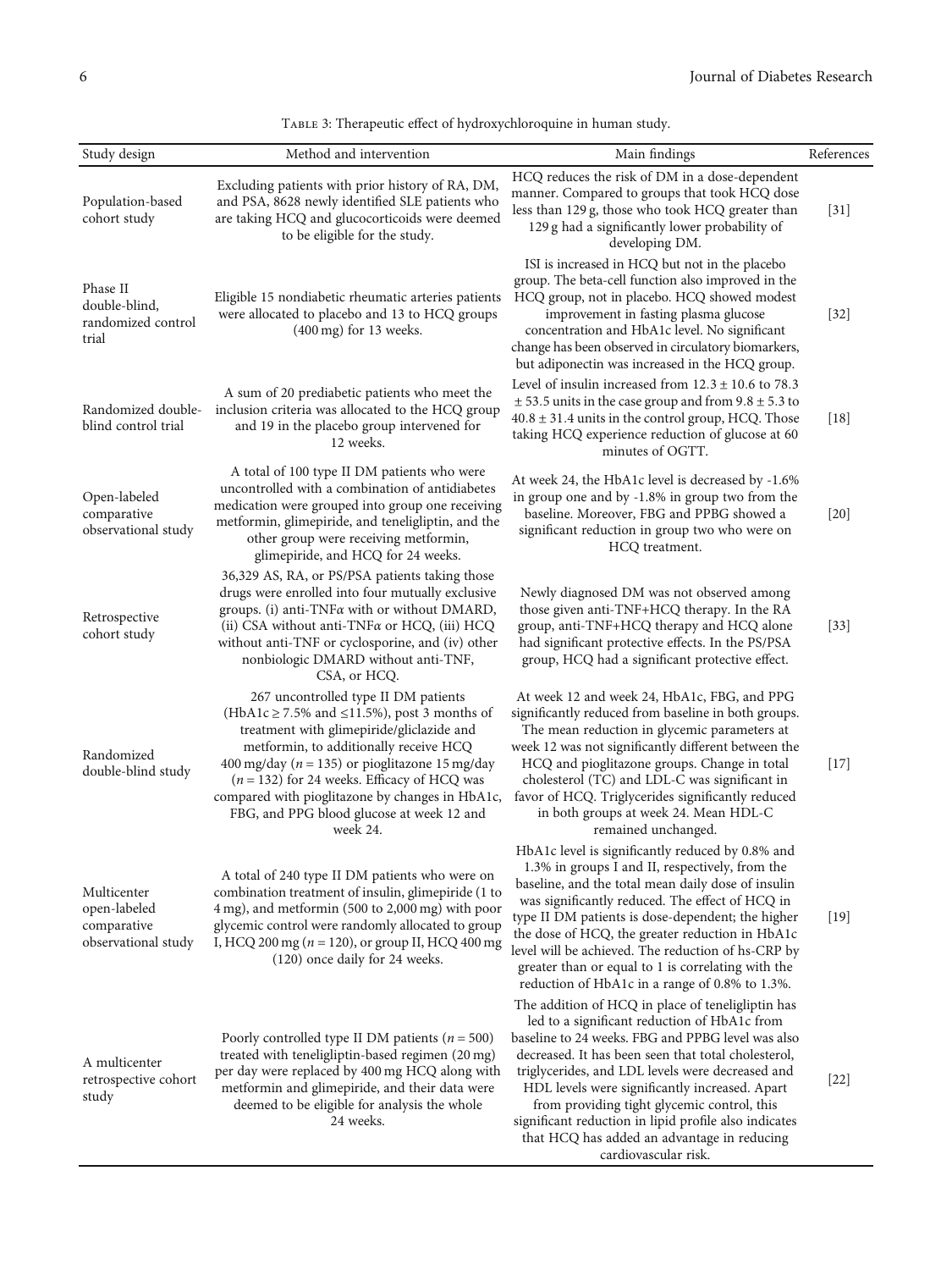| Method and intervention                                            |                                                                                                                                                                                                                                                                                                                             |                                                                                                                                                                                                                                                                                                                                                                                                                                                                                                                                                         |            |  |
|--------------------------------------------------------------------|-----------------------------------------------------------------------------------------------------------------------------------------------------------------------------------------------------------------------------------------------------------------------------------------------------------------------------|---------------------------------------------------------------------------------------------------------------------------------------------------------------------------------------------------------------------------------------------------------------------------------------------------------------------------------------------------------------------------------------------------------------------------------------------------------------------------------------------------------------------------------------------------------|------------|--|
| Study design                                                       |                                                                                                                                                                                                                                                                                                                             | Main findings<br>Compared to sitagliptin, combination of insulin                                                                                                                                                                                                                                                                                                                                                                                                                                                                                        | References |  |
| Multicenter, open-<br>label, parallel-group<br>observational study | Patients who were on a maximum dose of<br>metformin and glibenclamide inadequately<br>controlled with insulin therapy were deemed to be<br>eligible: 338 type II DM patients were randomly<br>allocated to the HCQ group taking 400 mg QD and<br>343 to the sitagliptin group taking 100 QD for 24<br>weeks.                | and HCQ significantly improves FPG and PPG.<br>HBA1c less than seven was achieved when HCQ<br>was added to insulin therapy. In the HCQ group, a<br>daily dose of insulin was significantly reduced. The<br>rapid deterioration of glycemic control was<br>observed so close monitoring or aggressive therapy<br>for normoglycemic effect is mandatory.                                                                                                                                                                                                  | $[21]$     |  |
| Real-world<br>observational study                                  | A total of 640 eligible type II DM patients were<br>randomly grouped to HCQ 400 mg/day,<br>metformin 1,000 mg/day and glimepiride 2 mg/day<br>taking groups and to sitagliptin group taking<br>100 mg/day, 1,000 mg/day metformin, and<br>2 mg/day glimepiride for 24 weeks.                                                | Significant improvement in PPBG, FBG, and<br>HbA1c level was found. After 24 weeks, 1.4%<br>HbA1c level reduction was observed in the HCQ<br>group, 1.2% with sitagliptin. At week 24, both<br>QUICKI and HOMA-IR were significantly changed,<br>but the favorable effect was observed in the HCQ<br>group. Plasma hs-CRP declines more in the HCQ<br>group than the sitagliptin group. HDL-C was<br>markedly improved, and reduction to T-C and<br>LDL-C was more favorable to the HCQ group. No<br>episode of hypoglycemia exhibited marked severity. | $[34]$     |  |
| Randomized clinical<br>trial                                       | A sum of 165 type II DM patients who meet<br>inclusion criteria was randomized into group I<br>taking metformin 2,000 mg/day with glimepiride<br>2 mg/day, group II taking 1,000 mg/day metformin<br>with 4 mg glimepiride, and group III taking<br>1,000 mg/day metformin, 2 mg/day glimepiride<br>with 400 mg/day of HCQ. | HbA1c level was reduced by 1.1, 1.3, and 1.5% from<br>baseline in those taking the maximum doses of<br>metformin, glimepiride, and HCQ, respectively. The<br>risk of hypoglycemia was significantly lower in the<br>first and third groups than the second group. Except<br>for the GI side effect in the first group, no significant<br>adverse effect has been reported in three of the groups.                                                                                                                                                       | $[35]$     |  |
| Randomized,<br>prospective,<br>parallel-group study                | Eligible 300 type II DM patients were randomly<br>placed to the HCQ group ( $n = 148$ ) and to<br>teneligliptin ( $n = 152$ ) for 24 weeks.                                                                                                                                                                                 | HbA1c level was reduced by 1.2% and 0.9% from<br>the baseline in HCQ and teneligliptin taking group<br>consecutively. A daily dose of insulin was<br>significantly reduced in the HCQ taking group.<br>Significant reduction in FPG and PPG was<br>pronounced in HCQ taking groups.                                                                                                                                                                                                                                                                     | $[30]$     |  |
| A randomized<br>active-controlled<br>study                         | A total of 100 eligible patients were randomly<br>allocated to the HCQ group taking 400 mg per day<br>and the other 50 to vildagliptin taking 100 mg per<br>day apart from metformin 1gm/day and<br>glimepiride 2 mg/day for 24 weeks.                                                                                      | At week 24, HbA1c level decreased by 1.3 and 1.1%<br>from baseline on HCQ and vildagliptin taking<br>groups, respectively. There was a significant<br>reduction in FPG and PPPG. Two patients in the<br>HCQ group report for mild hypoglycemia and five<br>patients in vildagliptin arm, but severe<br>hypoglycemia effect has not been reported. There<br>was no incidence of renal and hepatic toxicity.                                                                                                                                              | 36         |  |
| Multicenter,<br>open-label,<br>observational study                 | Poorly controlled type II DM patients ( $n = 100$ )<br>with a combination treatment of gliclazide<br>(80 mg/day) and metformin (1,000 mg/day) along<br>with twice a day basal insulin glargine therapy<br>$(\geq 30 \text{ units a day})$ were given to take a fixed dose of<br>400 mg HCQ QD for 6 months.                 | Beginning at one month and reaching maximal<br>effects at six months, a significant decrease in<br>HbA1c, FBG, and PPBG level was observed. There<br>was no clinically significant change in ECG.<br>Transient elevation of AST and ALT levels was not<br>observed. Hypoglycemic symptoms that require<br>hospitalization were not reported.                                                                                                                                                                                                            | $[37]$     |  |
| Retrospective cohort<br>study                                      | From a total of 7,774 newly diagnosed Sjögren<br>syndrome (SS), 510 patients who had used HCQ<br>for the first time for at least 90 days and who had<br>been diagnosed with SS for no longer than 180 days<br>were observed.                                                                                                | Patients treated with HCQ had a significantly lower<br>cumulative incidence than those not treated with<br>HCQ. Using HCQ had a significant preventive<br>effect on the development of DM with Sjögren<br>syndrome. The usage of HCQ was associated with a<br>reduced risk of developing DM.                                                                                                                                                                                                                                                            | $[38]$     |  |

Table 3: Continued.

AS: ankylosing spondylitis; AST: aspartate aminotransferase; ALT: alanine transaminase; BMI: body mass index; BW: body weight; CRP: c-reactive protein; DM: diabetes mellitus; DMARD: disease-modifying antirheumatic drugs; ECG: electrocardiogram; eGFR: estimated glomerular filtration rate; FBS: fasting blood sugar; FPG: fasting plasma glucose; GI: gastrointestinal; HbA1c: hemoglobin A1c; HCQ: hydroxychloroquine; HDL: high-density lipoprotein; HFD: high-fat diet; HOMA-IR: homeostatic model assessment-insulin resistance; IOL: islet of Langerhans, ISI: insulin sensitivity index; LDL: low-density lipoprotein; mTORC2: mammalian target of rapamycin complex 2; OD: once a day; OGTT: oral glucose tolerance test; PPBG: postprandial blood glucose; PPG: postprandial glucose; PS: psoriasis; PSA: psoriatic arthritis; QUICKI: quantitative insulin sensitivity index; RA: rheumatic arteritis; RCT: random control trial; RR: relative risk; SLE: systemic lupus erythematosus; SS: Sjögren syndrome; TC: total cholesterol.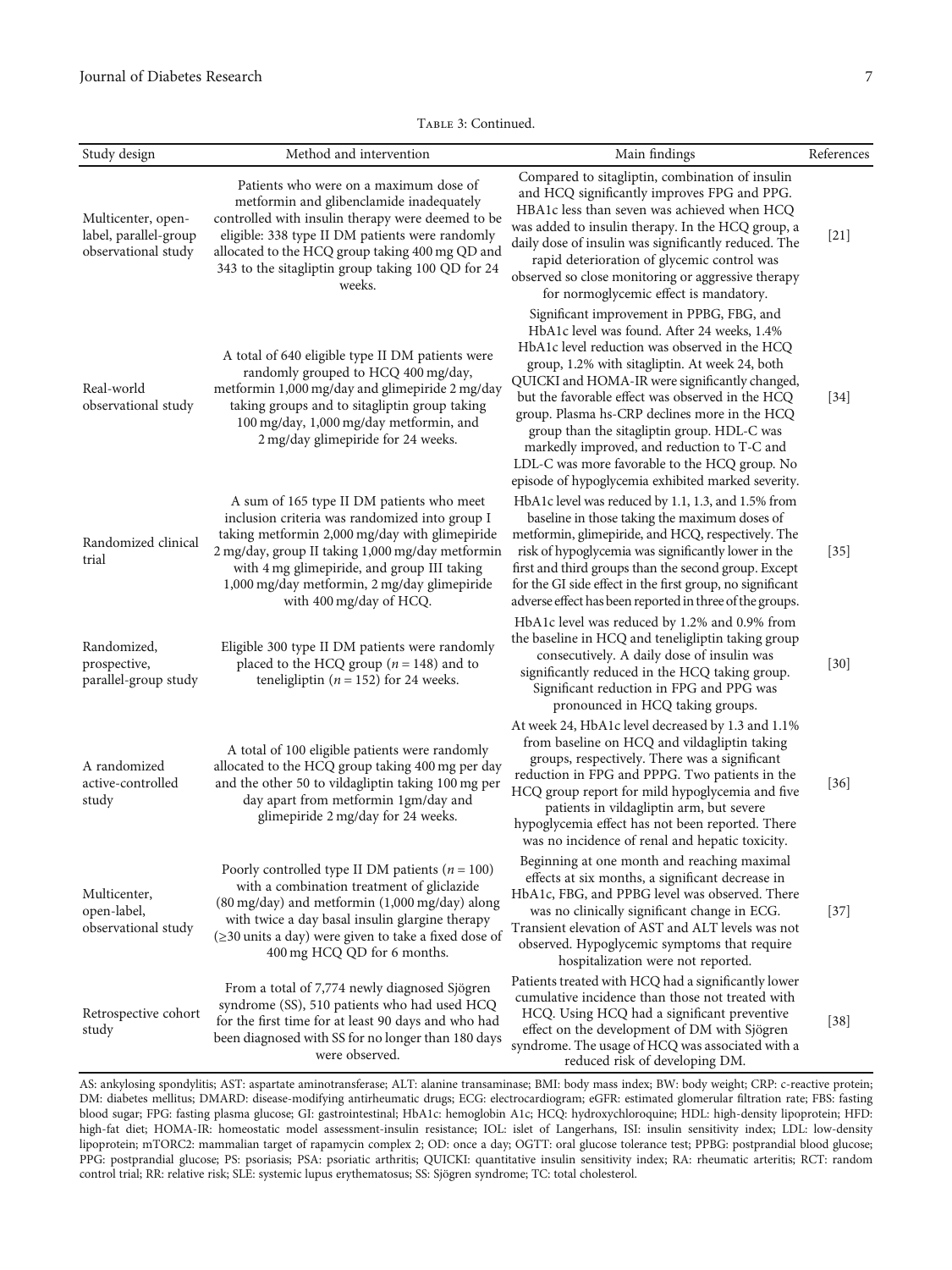<span id="page-7-0"></span>phosphorylation of IRS-1, which becomes an insulin receptor inhibitor in adipocytes and skeletal muscle cells. Thus, instead of acting only as a substrate for the insulin receptor, IRS-1 induces a negative feedback loop that declines the enzymatic activity of the receptor, thereby inhibiting its signaling pathway [[46](#page-9-0)].

A retrospective cohort study done on patients' diagnosis with either of RA or psoriasis treated with TNF*α* inhibitors, methotrexate, HCQ, and other nonbiologic DMARDs reported the reduced relative risk of DM for TNF*α* inhibitor and HCQ compared with other nonbiologic DMARDs [[44](#page-9-0)]. Another retrospective cohort study conducted by Ozen and his coworkers on a total of 13,669 RA patients with and without incident DM were grouped into (i) methotrexate monotherapy, (ii) abatacept with or without synthetic DMARDs, (iii) any other DMARDs with methotrexate, and (iv) all other DMARDs without methotrexate, along with separate statin, glucocorticoid, and HCQ. RA patients who were on HCQ treatment showed a significant risk reduction of developing DM compared to groups who were not on HCQ treatment [[47](#page-9-0)].

HCQ increases insulin sensitivity and reduces insulin resistance through its indirect effect by reducing inflammation [[48](#page-9-0)]. HCQ has been reported to improve insulin sensitivity through the activation of protein kinase *β* (Akt) resulting in increased glucose uptake and glycogen synthesis [[49](#page-9-0)].

## 7. Conclusion

In general, HCQ can lead to significant and clinically meaningful improvements in glycemic control with diabetic patients. Although different mechanisms for HCQ in type II DM have been proposed, available shreds of evidence are preliminary; further mechanistic, efficacy, and safety-related preclinical and clinical studies are still necessary to verify the usefulness of this agent in treating DM.

## Abbreviations

| Diabetes mellitus                     |
|---------------------------------------|
| Disease-modifying antirheumatic drugs |
| Fasting blood glucose                 |
| Hemoglobin A1c                        |
| Hydroxychloroquine                    |
| High-density lipoprotein              |
| International Diabetes Federation     |
| Insulin receptor substrate-1          |
| Newcastle-Ottawa Scale                |
| Postprandial blood glucose            |
| Postprandial glucose                  |
| Rheumatic arteritis                   |
| Systemic lupus erythematosus          |
| Tumor necrosis factor $\alpha$ .      |
|                                       |

### Conflicts of Interest

The authors declared that there is no conflict of interest and financial support from any institution.

## Authors' Contributions

DZW developed the research conception and designed the study. DZW and TZD collected scientific literatures and critically appraised individual articles for inclusion, extracted and summarized the data, and drafted the manuscript. KAZ, EMY, AGT, and BAA provided a greater contribution in organizing relevant data and in preparing the final version for publication. Finally, all authors read and approved the final manuscript.

#### Supplementary Materials

Table S1: we have conducted the quality assessment of included preclinical studies using Collaborative Approach to Meta-Analysis and Review of Animal Data from Experimental Studies (CAMARADES) according to Macleod et al. [\[23\]](#page-8-0) and Yimer et al. [\[24\]](#page-8-0). The included preclinical studies were evaluated based on the ten-item quality checklists, and the maximum score for each study was ten. Finally, the overall quality score was calculated and expressed as mean ± standard error of the mean. Table S2: we have evaluated the quality of included observational and cohort studies with the Newcastle-Ottawa Scale (NOS). This scale had been adapted from Wells et al. [\[25\]](#page-8-0). According to the NOS scale, we evaluate selection, comparability, the outcome of studies, and the average score for each study. Table S3: we have assessed the risk of bias for the randomized control trial (RCT) studies using the Cochrane Collaboration's tool based on Higgins et al. [[26\]](#page-8-0). The assessment of the risk of bias of each included RCTs study was rated as low risk of bias, unclear risk of bias, or high risk of bias. [\(Supplementary](http://downloads.hindawi.com/journals/jdr/2020/5214751.f1.pdf) [Materials\)](http://downloads.hindawi.com/journals/jdr/2020/5214751.f1.pdf)

#### References

- [1] WHO, Definition, diagnosis, and classification of diabetes mellitus and its complications -report of a WHO consultation, World Health Organization, 1999.
- [2] International Diabetes Federation (IDF), IDF Diabetes Atlas, 8th edition, , 2017[https://www.diabetesatlas.org.](https://www.diabetesatlas.org)
- [3] International Diabetes Federation (IDF), IDF Diabetes Atlas 5th edition, International Diabetes Federation, 2012, [https://](https://www.diabetesatlas.org) [www.diabetesatlas.org.](https://www.diabetesatlas.org)
- [4] International Diabetes Federation (IDF), IDF Diabetes Atlas, 7th edition, , 2015<https://www.diabetesatlas.org>.
- [5] S. K. Karimulla and B. P. Kumar, "Anti-diabetic and antihyperlipidemic activity of bark of Bruguiera gymnorrhiza on streptozotocin-induced diabetic rats," Asian Journal of Pharmaceutical Science & Technology, vol. 1, pp. 4–7, 2011.
- [6] L. Opie,"Sodium-glucose co-transporter 2 (SGLT2) inhibitors: new among antidiabetic drugs," Cardiovascular Drugs and Therapy, vol. 28, no. 4, pp. 331–334, 2014.
- [7] L. H. Opie, D. M. Yellon, and B. J. Gersh, "Controversies in the cardiovascular management of type 2 diabetes," Heart, vol. 97, no. 1, pp. 6–14, 2011.
- [8] E. M. Yimer, K. A. Zewdie, and H. Z. Hishe, "Netrin as a novel biomarker and its therapeutic implications in diabetes mellitus and diabetes-associated complications," Journal of Diabetes Research, vol. 2018, Article ID 8250521, 20 pages, 2018.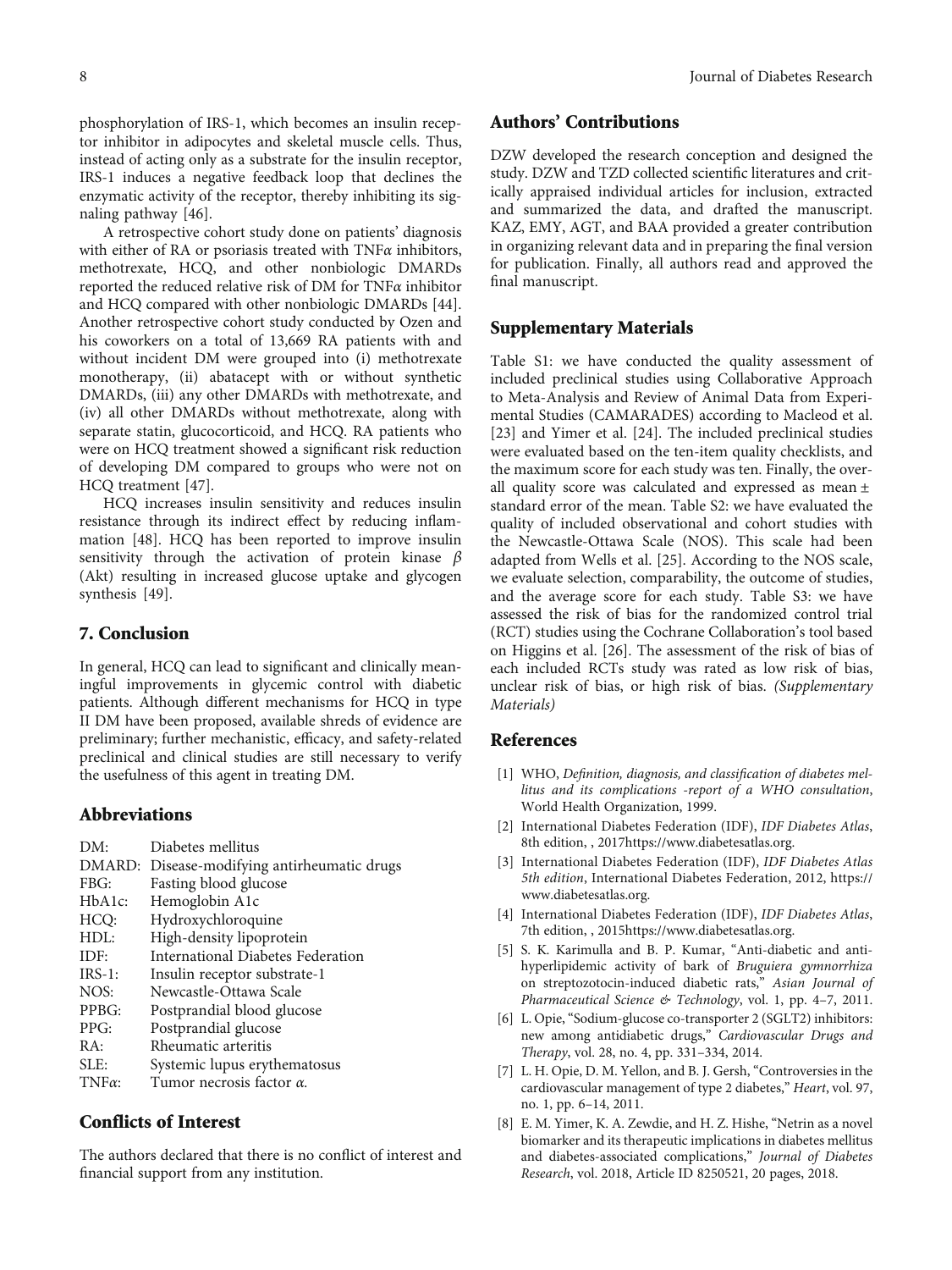- <span id="page-8-0"></span>[9] E. A. Shippey, V. D. Wagler, and A. N. Collamer, "Hydroxychloroquine: an old drug with new relevance," Clevel and Clinic Journal of Medicine, vol. 85, no. 6, pp. 459–467, 2018.
- [10] A. Floris, M. Piga, A. A. Mangoni, A. Bortoluzzi, G. L. Erre, and A. Cauli,"Protective effects of hydroxychloroquine against accelerated atherosclerosis in systemic lupus erythematosus," Mediators of Inflammation, vol. 2018, Article ID 3424136, 11 pages, 2018.
- [11] C. Rempenault, B. Combe, T. Barnetche et al., "Clinical and structural efficacy of hydroxychloroquine in rheumatoid arthritis: a systematic review," Arthritis Care & Research, vol. 72, no. 1, pp. 36–40, 2019.
- [12] L. Sun, M. Liu, R. Li et al., "Hydroxychloroquine, a promising choice for coronary artery disease?," Medical Hypotheses, vol. 93, pp. 5–7, 2016.
- [13] P. Wang, R. Burikhanov, R. Jayswal et al., "Neoadjuvant administration of hydroxychloroquine in phase 1 clinical trial induced plasma Par-4 levels and apoptosis in diverse tumors," Genes & Cancer, vol. 9, no. 5-6, p. 190, 2018.
- [14] S. Chakravorty, I. Purkait, A. Pareek, and A. Talware, "Hydroxychloroquine: looking into the future," Romanian Journal of Diabetes Nutrition and Metabolic Diseases, vol. 24, no. 4, pp. 369–375, 2017.
- [15] M. P. Hage, M. R. Al-Badri, and S. T. Azar, "A favorable effect of hydroxychloroquine on glucose and lipid metabolism beyond its anti-inflammatory role," Therapeutic Advances in Endocrinology and Metabolism, vol. 5, no. 4, pp. 77–85, 2014.
- [16] H. Paul, "Managing uncontrolled type 2 diabetes: role of hydroxychloroquine in therapy as AD on antidiabetic agent: a case study," EC Endocrinology and Metabolic Research, vol. 3, no. 2, pp. 84–88, 2018.
- [17] A. Pareek, N. Chandurkar, N. Thomas et al., "Efficacy and safety of hydroxychloroquine in the treatment of type 2 diabetes mellitus: a double-blind, randomized comparison with pioglitazone," Current Medical Research and Opinion, vol. 30, no. 7, pp. 1257–1266, 2014.
- [18] F. Sheikhbahaie, M. Amini, M. Gharipour, A. Aminoroaya, and N. Taheri, "The effect of hydroxychloroquine on glucose control and insulin resistance in the prediabetes condition," Advanced Biomedical Research, vol. 5, no. 1, pp. 145-146, 2016.
- [19] A. Baidya, H. N. Chakravarti, R. K. Saraogi et al., "Efficacy of maximum and optimum doses of hydroxychloroquine added to patients with poorly controlled type 2 diabetes on stable insulin therapy along with glimepiride and metformin: association of high-sensitive C-reactive protein (Hs-CRP) and glycosylated Haemoglobin (HbA1c)," Endocrinology & Metabolic Syndrome, vol. 7, no. 1, article 283, 2018.
- [20] V. K. Jagnani, N. R. Bhattacharya, S. C. Satpathy, G. C. Hasda, and S. Chakraborty, "Effect of hydroxychloroquine on type 2 diabetes mellitus unresponsive to more than two oral antidiabetic agents," Journal of Diabetes & Metabolism, vol. 8, no. 10, pp. 1–6, 2017.
- [21] V. Kumar, M. P. Singh, A. P. Singh, M. S. Pandey, S. Kumar, and S. Kumar, "Efficacy and safety of hydroxychloroquine when added to stable insulin therapy in combination with metformin and glimepiride in patients with type 2 diabetes compare to sitagliptin," International Journal of Basic & Clinical Pharmacology, vol. 7, no. 10, pp. 1959–1964, 2018.
- [22] U. P. Singh, A. Baidya, M. Singla et al., "Efficacy and safety of substituting teneligliptin with hydroxychloroquine in inadequately controlled type II diabetes subjects with combination therapy of teneligliptin, metformin, and glimepiride with or

without another antidiabetic therapy: the TENE-HYQ SHIFT study," Clinical Diabetology, vol. 7, no. 5, pp. 209–214, 2018.

- [23] M. R. Macleod, T. O'Collins, D. W. Howells, and G. A. Donnan, "Pooling of animal experimental data reveals influence of study design and publication bias," Stroke, vol. 35, no. 5, pp. 1203–1208, 2004.
- [24] E. M. Yimer, A. Surur, D. Z. Wondafrash, and A. K. Gebre, "The effect of metformin in experimentally induced animal models of epileptic seizure," Behavioural Neurology, vol. 2019, Article ID 6234758, 13 pages, 2019.
- [25] G. Wells, B. Shea, and D. O'Connell, The Newcastle-Ottawa Scale (NOS) for assessing the quality of nonrandomized studies in meta-analyses, Ottawa Hospital Research Institute, Ottawa, Canada, 2009, 2009, [http://www.ohri.ca/programs/](http://www.ohri.ca/programs/clinicalepidemiology/oxford.asp) [clinicalepidemiology/oxford.asp](http://www.ohri.ca/programs/clinicalepidemiology/oxford.asp).
- [26] J. P. T. Higgins, D. G. Altman, P. C. Gotzsche et al., "The Cochrane Collaboration's tool for assessing risk of bias in randomised trials," BMJ, vol. 343, article d5928, 2011.
- [27] S. Zannah, M. S. Islam, A. F. M. T. Rahman et al.,"Antidiabetic drugs in combination with hydroxychloroquine improve glycemic control in alloxan-induced diabetic rats," Pharmacology & Pharmacy, vol. 5, no. 7, pp. 725–735, 2014.
- [28] A. A. M. Abdel-Hamid and A. E.-D. L. Firgany, "Favorable outcomes of hydroxychloroquine in insulin resistance may be accomplished by adjustment of the endothelial dysfunction as well as the skewed balance of adipokines," Acta Histochemica, vol. 118, no. 6, pp. 560–573, 2016.
- [29] R. Wang, L. Xi, and R. C. Kukreja, "PDE5 inhibitor tadalafil and hydroxychloroquine cotreatment Provides synergistic protection against type 2 diabetes and myocardial infarction in mice," Journal of Pharmacology and Experimental Therapeutics, vol. 361, no. 1, pp. 29–38, 2017.
- [30] P. Ranjan, S. Ahsan, R. Bhushan et al., "Comparison of efficacy and safety of hydroxychloroquine and teneligliptin in type 2 diabetes patients who are inadequately controlled with glimepiride, metformin, and insulin therapy: a randomized controlled trial with parallel-group design," Annals of Clinical Endocrinology and Metabolism, vol. 2, no. 1, pp. 33–40, 2017.
- [31] Y. M. Chen, C. H. Lin, T. H. Lan et al., "Hydroxychloroquine reduces risk of incident diabetes mellitus in lupus patients in a dose-dependent manner: a population-based cohort study," Rheumatology, vol. 54, no. 7, pp. 1244–1249, 2015.
- [32] M. C. M. Wasko, C. K. McClure, S. F. Kelsey, K. Huber, T. Orchard, and F. G. S. Toledo, "Antidiabetogenic effects of hydroxychloroquine on insulin sensitivity and beta cell function: a randomised trial," Diabetologia, vol. 58, no. 10, pp. 2336–2343, 2015.
- [33] H. H. Chen, D. Y. Chen, C. C. Lin, Y. M. Chen, K. L. Lai, and C. H. Lin, "Association between use of disease-modifying antirheumatic drugs and diabetes in patients with ankylosing spondylitis, rheumatoid arthritis, or psoriasis/psoriatic arthritis: a nationwide, population-based cohort study of 84,989 patients," Therapeutics and Clinical Risk Management, vol. 13, no. 1, pp. 583–592, 2017.
- [34] R. Ahmed, "Comparison between the clinical efficacy and safety of hydroxychloroquine and sitagliptin added to inadequately controlled with glimepiride and metformin in Indian patients with type 2 diabetes mellitus: a real-world observational study," EC Endocrinology and Metabolic Research, vol. 3, pp. 147–155, 2018.
- [35] A. Baidya and R. Ahmed, "Effect of early addition of hydroxychloroquine in type 2 diabetic patients inadequately controlled